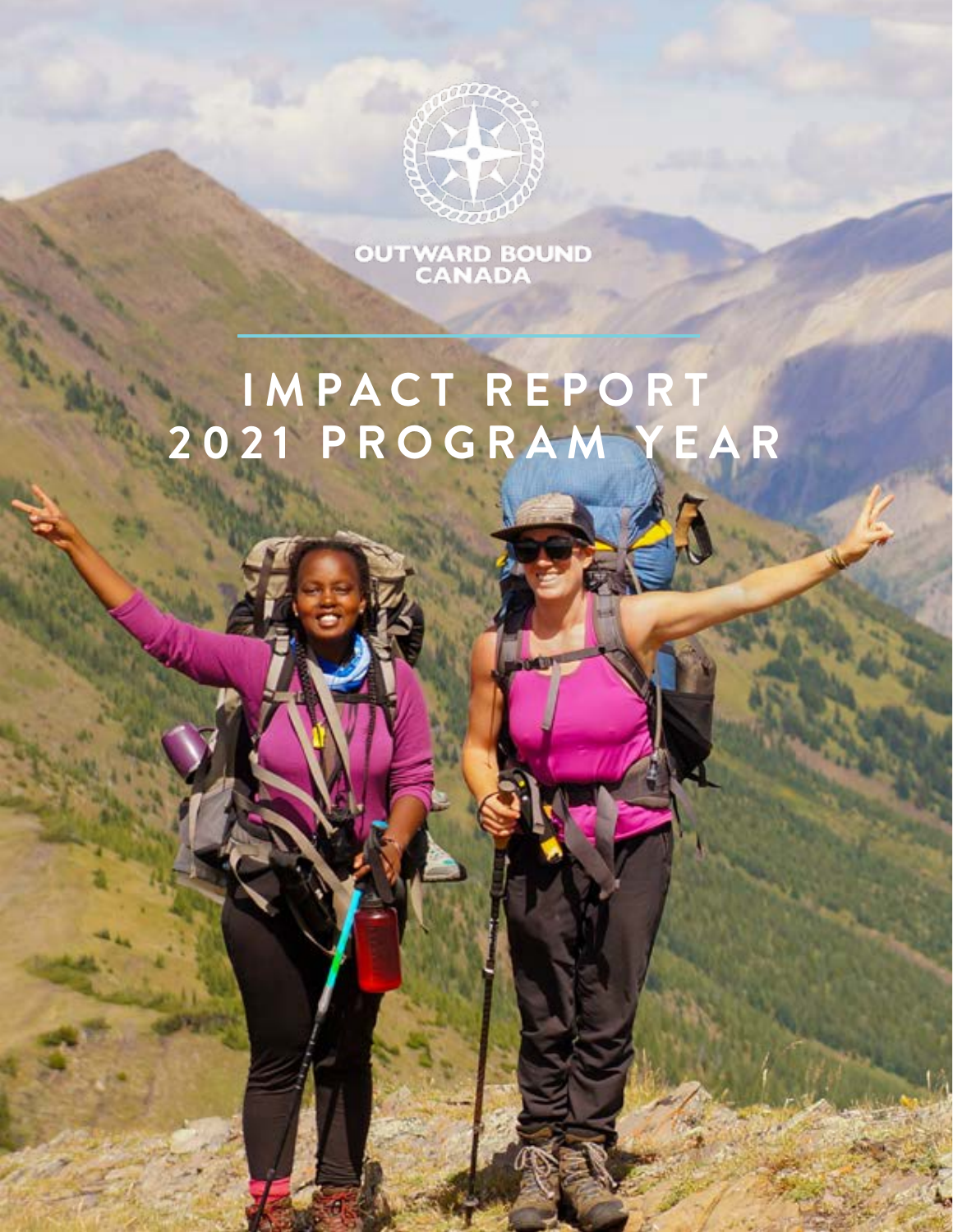Outward Bound Canada (OBC) is a national youth-serving charity that offers social-emotional education through experiential adventures in the outdoors to contribute to a better, more compassionate, and resilient society. With nature as our classroom, our programming fosters resilience, social competence and environmental awareness—skills often missed in the traditional classroom—and contributes to physical and mental well-being. We also offer select programs for adults, including for women survivors of violence or abuse.

OBC partners with Indigenous Nations, schools, universities, community groups, government agencies, corporate groups, learning institutes and families across Canada to provide a wide range of programs so that youth from diverse backgrounds can explore nature. Highly skilled instructors ensure that these authentic adventures happen in an empowering, safe and supportive manner. Since 1969, we have served over 150,000 participants, with a particular emphasis on providing greater access to those facing socioeconomic barriers.

# **Life-Changing Adventures in Nature**

"Before this trip, when I looked around me, all I could see was darkness. Now, I can see the stars."

– Youth Participant

Dear Outward Bound Canada Community,

I want to thank you for your ongoing support of Outward Bound Canada (OBC). The past two years have presented many challenges for OBC as an organization due to COVID-19, but more importantly, the pandemic has had a serious impact on how young people live their lives in this country. With schools often closed to in-person learning, and with sports and extracurricular activities disrupted, it's no surprise that mental health issues are on the rise. Sadly, many experts are predicting that mental health services and support programs for youth will be required for years to come, long after the immediacy of the pandemic is over. When you layer on the issues of climate change and the future of work, it's clear that this generation of youth is facing challenges that most of us have never had to deal with.

Within this context, OBC stands ready to serve. Although public health restrictions prevented us from operating until June 2021, we managed to resume courses in the field as soon as these restrictions were lifted. We also prioritized the delivery of our courses to many underserved groups. Nearly 50 percent of our students in 2021 received some sort of financial assistance, such as a bursary or subsidy. We also managed to launch some new and innovative programs, including two courses for 2SLGBTQ+ participants in Alberta and Ontario. In total, we served 429 youth with programs in B.C., Alberta and Ontario.

The young people who participated in our programs benefited greatly:

"The lightning storm was really scary. . . you could hear the sound of it. I had to overcome myself, and my anxiety, and to be more calm in the moment. If it wasn't for my instructors - they were really strong at helping us know what to do in the storm and I couldn't have done that without them. That was a big thing I learned, to be calm in the middle of a storm. And in general I've learned, in stressful situations, the ability to centre myself and be calm . . ." - Andre (2021 alumni)

2022 will be an important year for us. We have moved out of crisis mode into more stable ground. From that stable ground we will need to take advantage of new opportunities which are arising. I am very excited about the opportunities to expand our impact.Thank you for your continued and generous support of OBC.

Sincerely,

Andrew Young Executive Director



### MESSAGE FROM ANDREW YOUNG **EXECUTIVE DIRECTOR**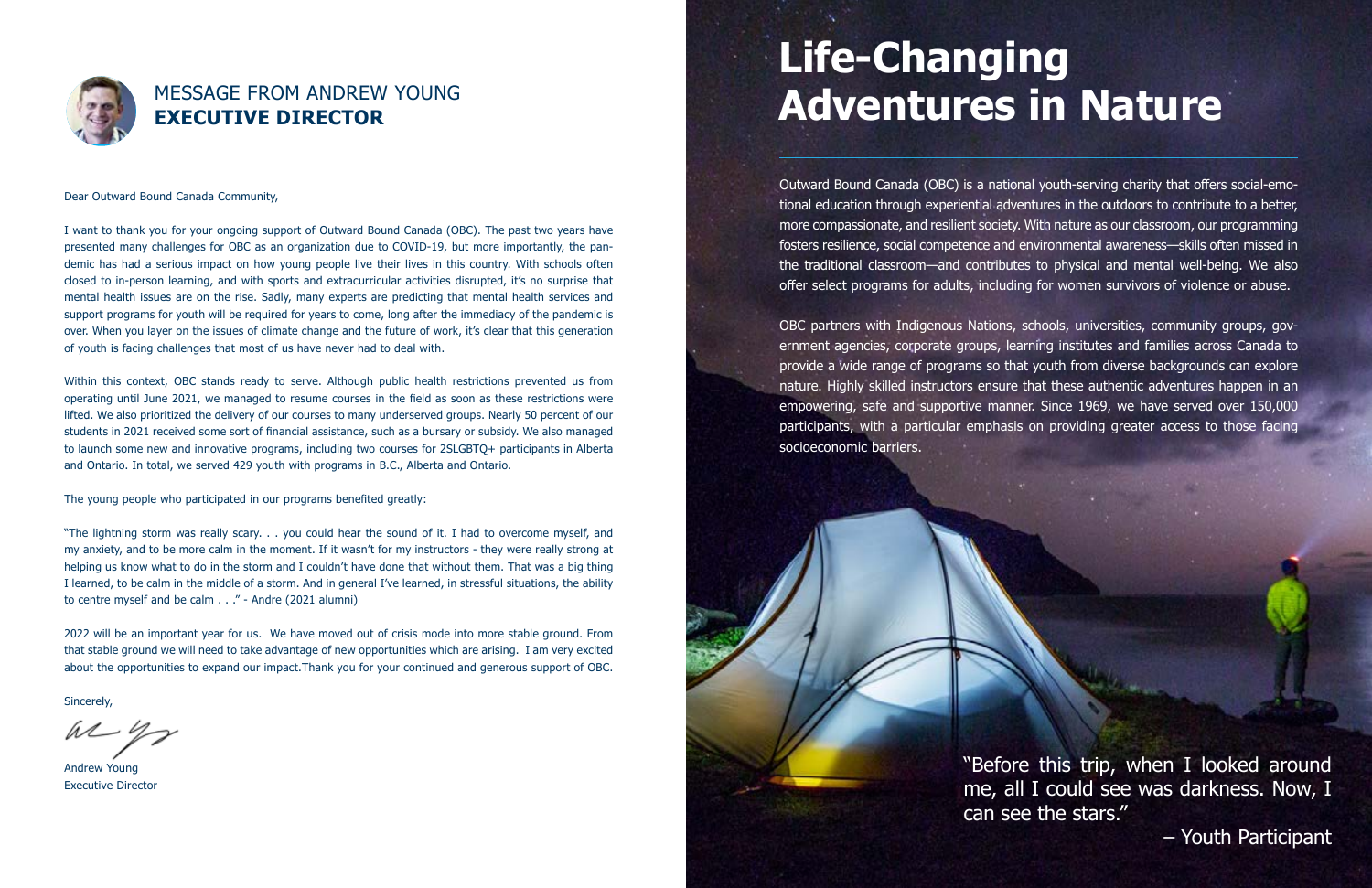"Thank you so much for giving me the opportunity of going on an unforgettable journey! This trip has helped personally with giving me confidence as it challenged my leadership skills and independence ... I am so thankful for having the chance to refresh and really think about the future and what I want to do. I hope that other teens will get the chance to experience this trip like I did."

– Youth Participant

#### **Youth Equipped to Succeed**

This year's OBC participants gained self-confidence, leadership skills, and resilience. They are more likely to push themselves outside their comfort zones to seize new opportunities.

- 65% of struggling youth are more likely to complete school after participating in an OBC course.
- OBC youth participants are 30% more likely to hold a managerial position in the future.

- OBC youth participants are 80% likely to meet or exceed the 150-minute recommended level of weekly activity, compared to only 15% of Canadians.
- 40% of OBC participants are better prepared to manage stress, anxiety, and depression. This is substantial given that only a subset of participants suffer from these mental health issues.

#### **Physical & Mental Health**

Our participants are equipped to overcome physical and mental health challenges, including learning to adapt and cope to the stresses of the pandemic.

#### **Environmental Leadership**

OBC participants emerge from courses more invested in the natural world.

- 90% of OBC youth feel more connected to nature after participating in a course.
- 70% of OBC youth report making more environmentally conscious choices.

#### **Paying it Forward**

A pro bono study by Bain & Company shows that every one participant goes on to impact the lives of 30 other individuals by sharing the skills and lessons learned on course. Youth go on to become better friends, family members, colleagues, and community members – leading by example.

#### **2022: A Promising Year Ahead**

Many school boards and community groups had planned programs in 2021 but ended up cancelling due to challenging pandemic restrictions. We're in the midst of rescheduling all of these programs, and are expecting a very busy and promising 2022.

In 2022, our programs will be in high demand. Underserved youth need our programs now more than ever. Your ongoing support will give more youth the opportunity to experience these lifechanging expeditions.

### **Resilient Youth Amidst a Global Pandemic**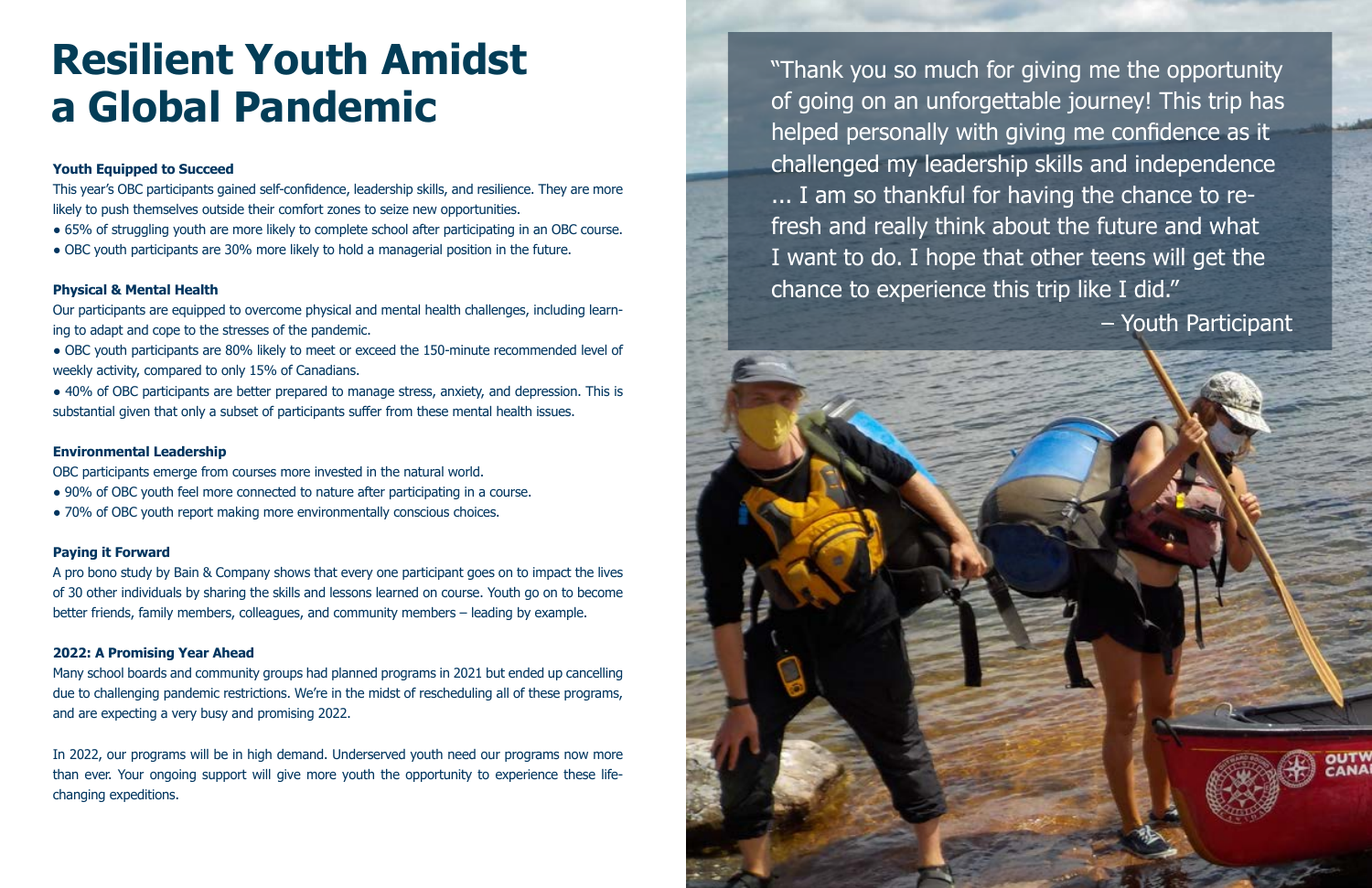### **New Programs for 2SLGBTQ+ Youth**

In August 2021, we ran our first-ever expeditions for 2SLGBTQ+ youth in Ontario (flatwater canoeing) and Alberta (hiking in the Rockies).

OBC's wilderness and urban programming is inclusive by nature and has long served many youth who identify as 2SLGBTQ+. But 2021 was a hallmark year in that OBC created a positive space where the team facilitating the course represented the participants and content was focused around the needs of the group.

With very positive feedback from both participants and parents, we are already planning more of these expeditions for 2022.

2SLGBTQ+ youth face many challenges in their day-to-day life, including being themselves at home, school and work, and the heightened mental health challenges that often accompany that process.

"As a queer Regional Director, it's important to me to offer a course that can provide a space for youth to connect with others, including the staff, to explore the outdoors with those who have had a similar life experience," said Marika Chandler.

Funded programs ensure diversity, inclusion in Canada's wilderness. Engaging racialized, marginalized, and underserved youth through our funded programming has always been a priority for OBC. Minority populations and BIPOC groups have often been underrepresented in Canada's outdoors sector. And although that is a trend that is starting to change, there is still a long way to go – and important reasons for OBC to focus on promoting greater inclusion.

Our focus is sharpening: Countless studies have shown that time spent in nature is integral and beneficial to youth mental health and wellbeing, especially amidst this global pandemic. But we also know that children from less affluent households had far less exposure to outdoor experiences than their affluent counterparts, which was exacerbated during pandemic lockdowns.

This disparity is unfair. OBC's funded programming for underserved youth removes barriers to participation and ensures diverse access to these life-changing opportunities. This is what OBC delivers – and does so exceptionally well.

To guide our efforts around extending opportunities to donor-funded programs, we work strategically with schools who operate in underserved communities, recognizing that there are many factors and variables that can negatively affect educational achievement, such as low-income, poverty and limited family education.

**In 2021, of the total 429 youth we served, more than 250 participated thanks to donor funding.** 





# **Diversity and Inclusion**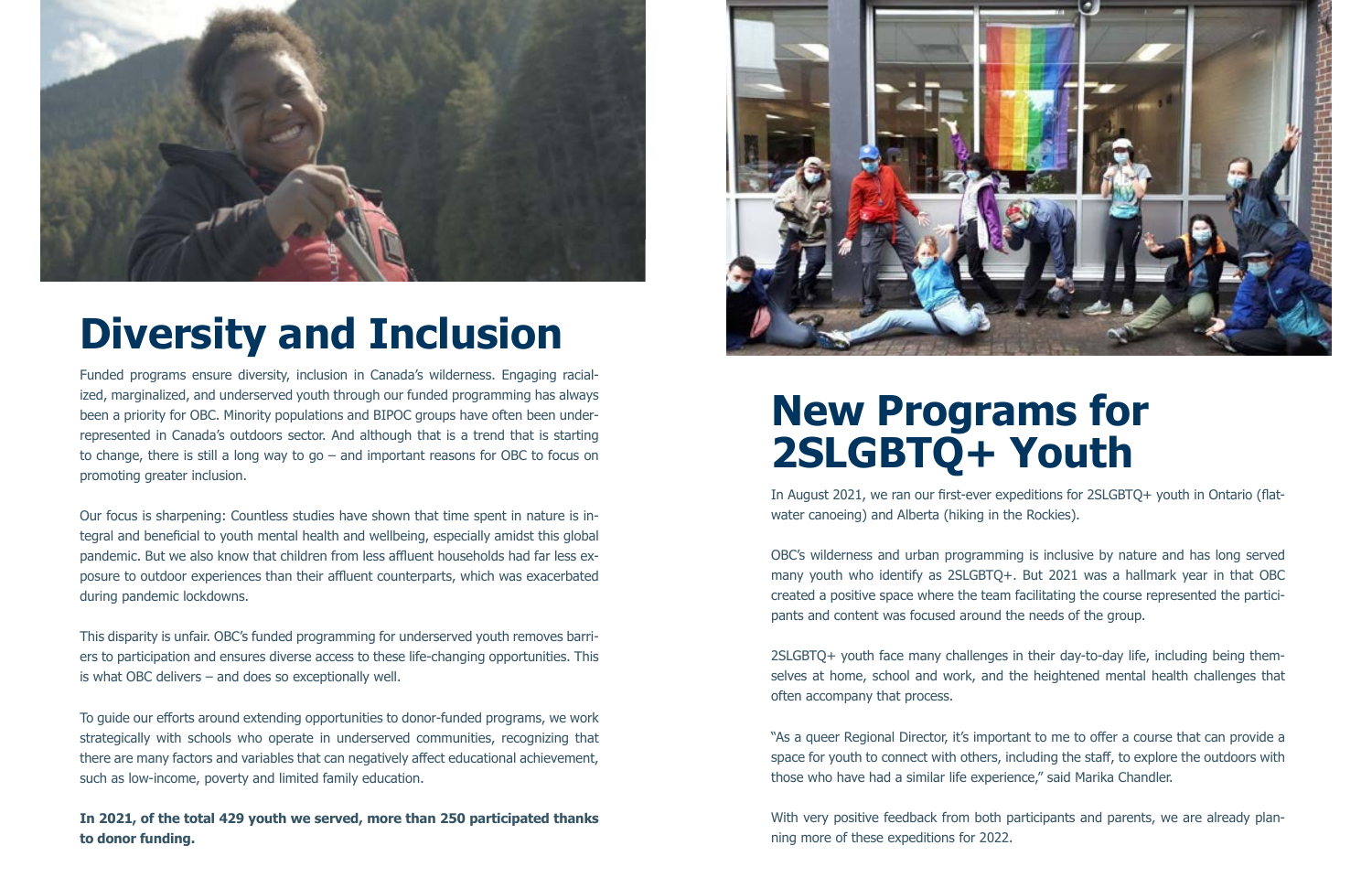

To assess the impact of our programs, we collected data from participants through an online survey at the end of their program. The survey included statements that align with five of OBC's key outcomes—resilience, self-confidence, social competence, compassion and environmental awareness. The survey results show that 100% of respondents indicated an increase in at least one of the identified skills.

### **Measurable Impact: 2021 Program Outcomes**

2021 was truly a year of listening and learning at OBC, particularly when it came to our relationships with our Indigenous partners and stakeholders. OBC acknowledges it is a settler organization, and that our expeditions occur on Treaty Lands. We hold deep respect for Canada's Indigenous communities in terms of the relationships they hold with their natural world and the resilience they have shown in the face of true adversity.

Jeff says, "Awareness is most important to promoting truth and fostering reconciliation. For our OBC groups to be aware of the land that they travel on and whose traditional territory we visit. It would be wonderful to develop relationships with the communities that have their traditional territory as places we go, and to one day set up protocols with these nations to give blessings to our groups."

2021 was a moment for us to review our meaningful engagement of these communities. This has led us to explore more partnerships with key organizations and individuals to help guide us in our activity. In this vein, we welcomed Jeff Horvath (member of the Ojibways of Onigaming and Principal of Morely Community School in Alberta) back to our Board of Directors in 2021. Jeff (also a former instructor) will lead an Indigenous Advisory Committee tasked with increasing and expanding programming for Indigenous youth. He will also establish an Indigenous Youth Council to speak into OBC's leadership and programs.



### **Partnerships with Indigenous Communities**